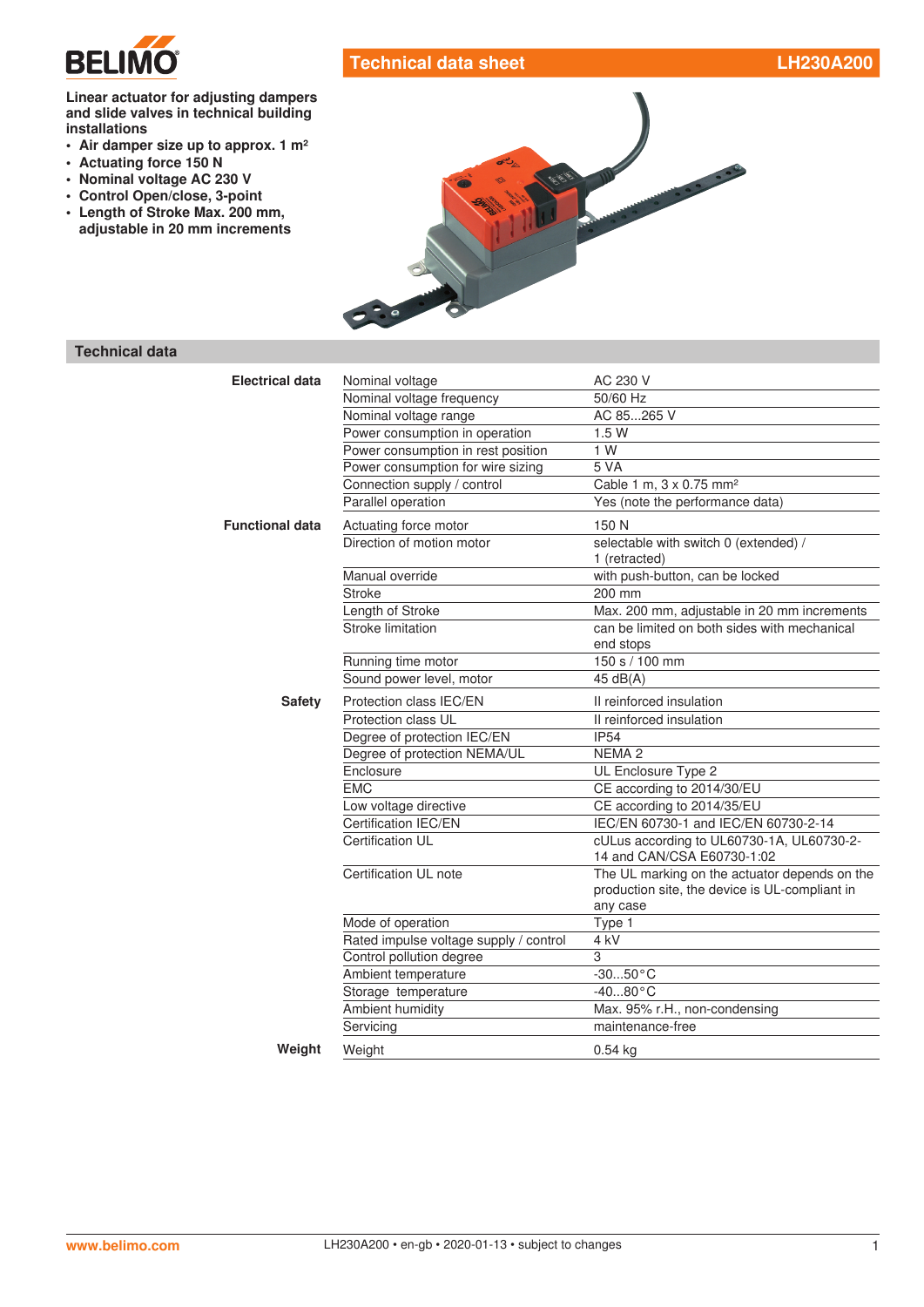

| <b>Safety notes</b>     |                                                                                                                                                                                                                                                                                          |
|-------------------------|------------------------------------------------------------------------------------------------------------------------------------------------------------------------------------------------------------------------------------------------------------------------------------------|
|                         | • The device must not be used outside the specified field of application, especially not<br>in aircraft or in any other airborne means of transport.                                                                                                                                     |
|                         | Outdoor application: only possible in case that no (sea) water, snow, ice, insolation<br>or aggressive gases interfere directly with the actuator and that is ensured that the<br>ambient conditions remain at any time within the thresholds according to the data<br>sheet.            |
|                         | • Caution: Power supply voltage!                                                                                                                                                                                                                                                         |
|                         | • Only authorised specialists may carry out installation. All applicable legal or<br>institutional installation regulations must be complied during installation.                                                                                                                        |
|                         | • The device may only be opened at the manufacturer's site. It does not contain any<br>parts that can be replaced or repaired by the user.                                                                                                                                               |
|                         | • The rotary supports and coupling pieces available as accessories and must always<br>be used if transverse forces are likely. In addition, the actuator must not be tightly<br>bolted to the application. It must remain movable via the rotary support (refer to<br>«Assembly notes»). |
|                         | • If the actuator is exposed to severely contaminated ambient air, appropriate<br>precautions must be taken on the system side. Excessive deposits of dust, soot etc.<br>can prevent the gear rod from being extended and retracted correctly.                                           |
|                         | • If not installed horizontally, the gear disengagement push-button may only be<br>actuated when there is no pressure on the gear rod.                                                                                                                                                   |
|                         | • To calculate the actuating force required for air dampers and slide valves, the<br>specifications supplied by the damper manufacturers concerning the cross section,<br>the design, the installation site and the ventilation conditions must be observed.                             |
|                         | • If a rotary support and/or coupling piece is used, actuation force losses are to be<br>expected.                                                                                                                                                                                       |
|                         | • The device contains electrical and electronic components and must not be disposed<br>of as household refuse. All locally valid regulations and requirements must be<br>observed.                                                                                                       |
| <b>Product features</b> |                                                                                                                                                                                                                                                                                          |
| Simple direct mounting  | The actuator can be directly connected with the application using the enclosed screws.<br>The head of the gear rod is connected to the moving part of the ventilating application<br>individually on the mounting side or with the Z-KS2 coupling piece provided.                        |

| Manual override | Manual override with push-button possible (the gear is disengaged for as long as the |  |
|-----------------|--------------------------------------------------------------------------------------|--|
|                 | button is pressed or remains locked).                                                |  |

| <b>Adjustable stroke</b> If a stroke limitation will be adjusted, the mechanical operating range on this side of |
|------------------------------------------------------------------------------------------------------------------|
| the gear rod can be used starting with an extension length of 20 mm and then can be                              |
| limited respectively in increments of 20 mm by means of mechanical end stops Z-AS2.                              |
|                                                                                                                  |

### **High functional reliability** The actuator is overload protected, requires no limit switches and automatically stops when the end stop is reached.

# **Accessories**

|                                | <b>Description</b>                                                                                                   | <b>Type</b>       |
|--------------------------------|----------------------------------------------------------------------------------------------------------------------|-------------------|
| <b>Mechanical accessories</b>  | End stop kit, Multipack 20 pcs.                                                                                      | $Z-AS2$           |
|                                | Rotary support, for linear actuator                                                                                  | Z-DS1             |
|                                | Coupling piece M6                                                                                                    | Z-KS <sub>2</sub> |
|                                |                                                                                                                      |                   |
| <b>Electrical installation</b> |                                                                                                                      |                   |
| <b>Notes</b>                   | • Caution: Power supply voltage!<br>• Parallel connection of other actuators possible. Observe the performance data. |                   |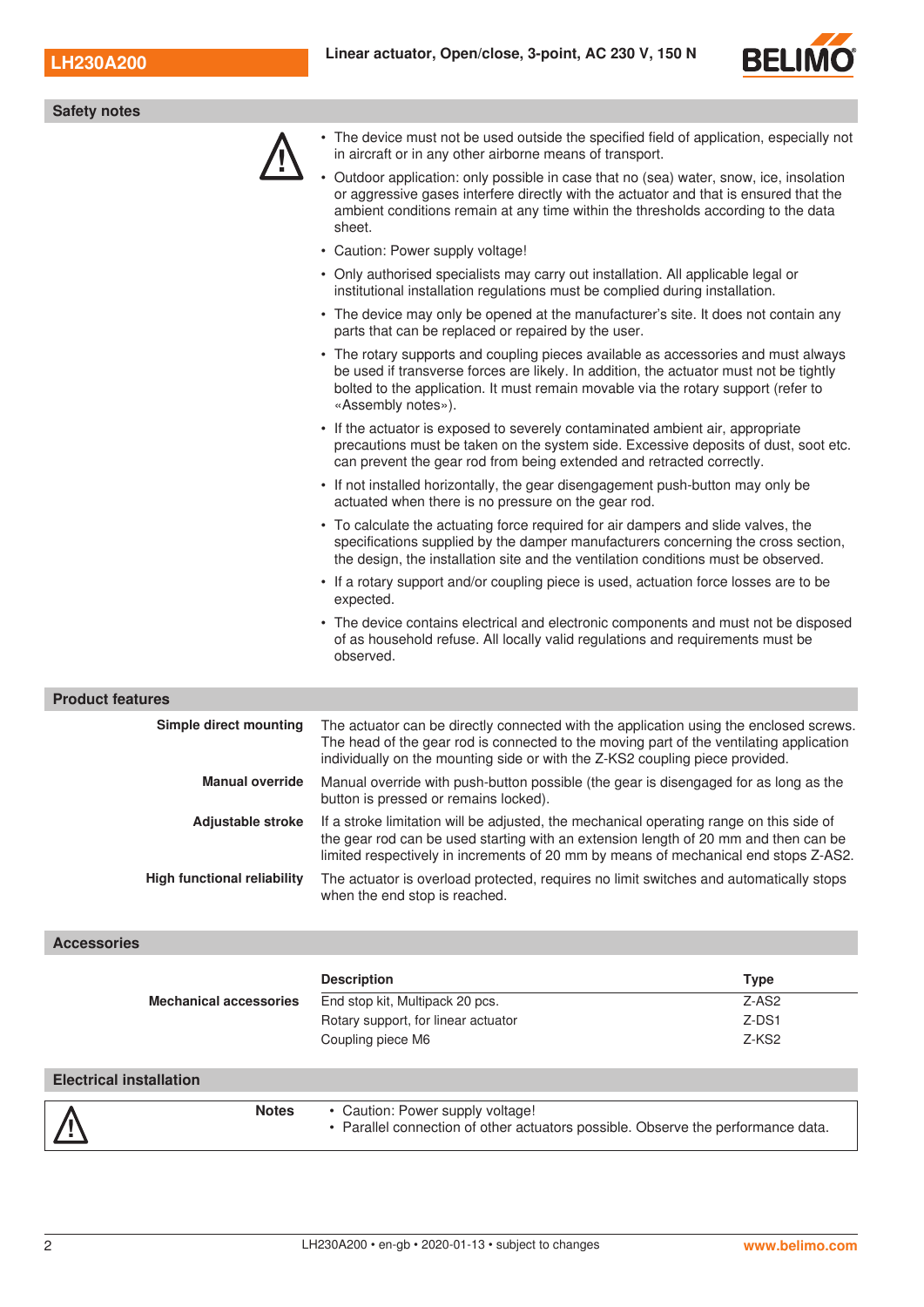